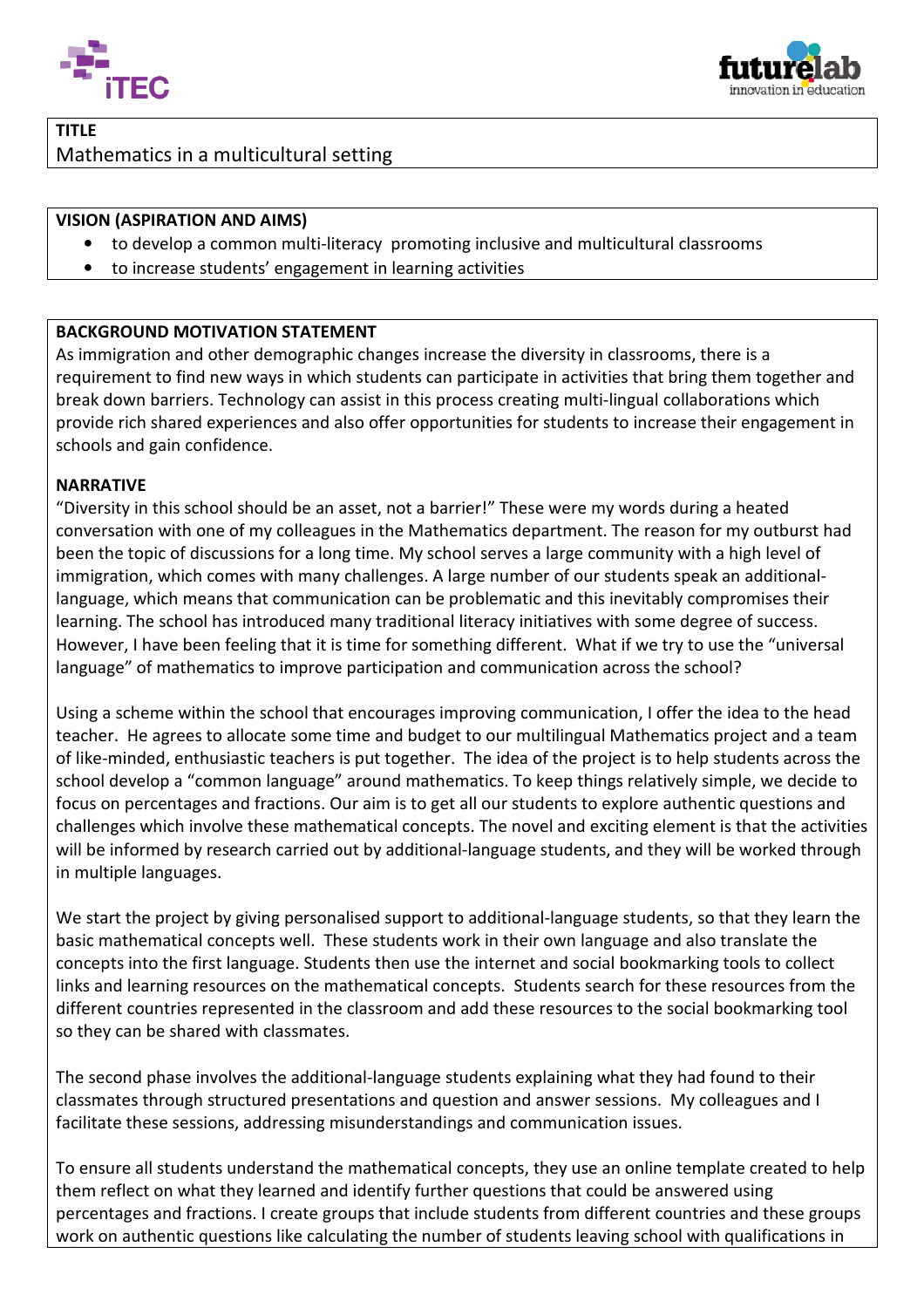different countries or the relationship between eye colour and gender in the classroom. The groups use the first language and the additional language as necessary. Students record this activity and findings in an online collaborative document (eg Google docs), so it can be shared with the rest of the students.

As a final step, the students use a social networking tool to make contact with a group of students and teachers in the home countries of students in class. They share their experience of multicultural mathematics and ask for some feedback.

At the end of the experience, the students' confidence is visibly higher, as are the levels of interaction and participation amongst the students. Additionally, interest and engagement in mathematics also significantly increase. Because this was a success in the Mathematics department, it is also adopted as a model in other departments.